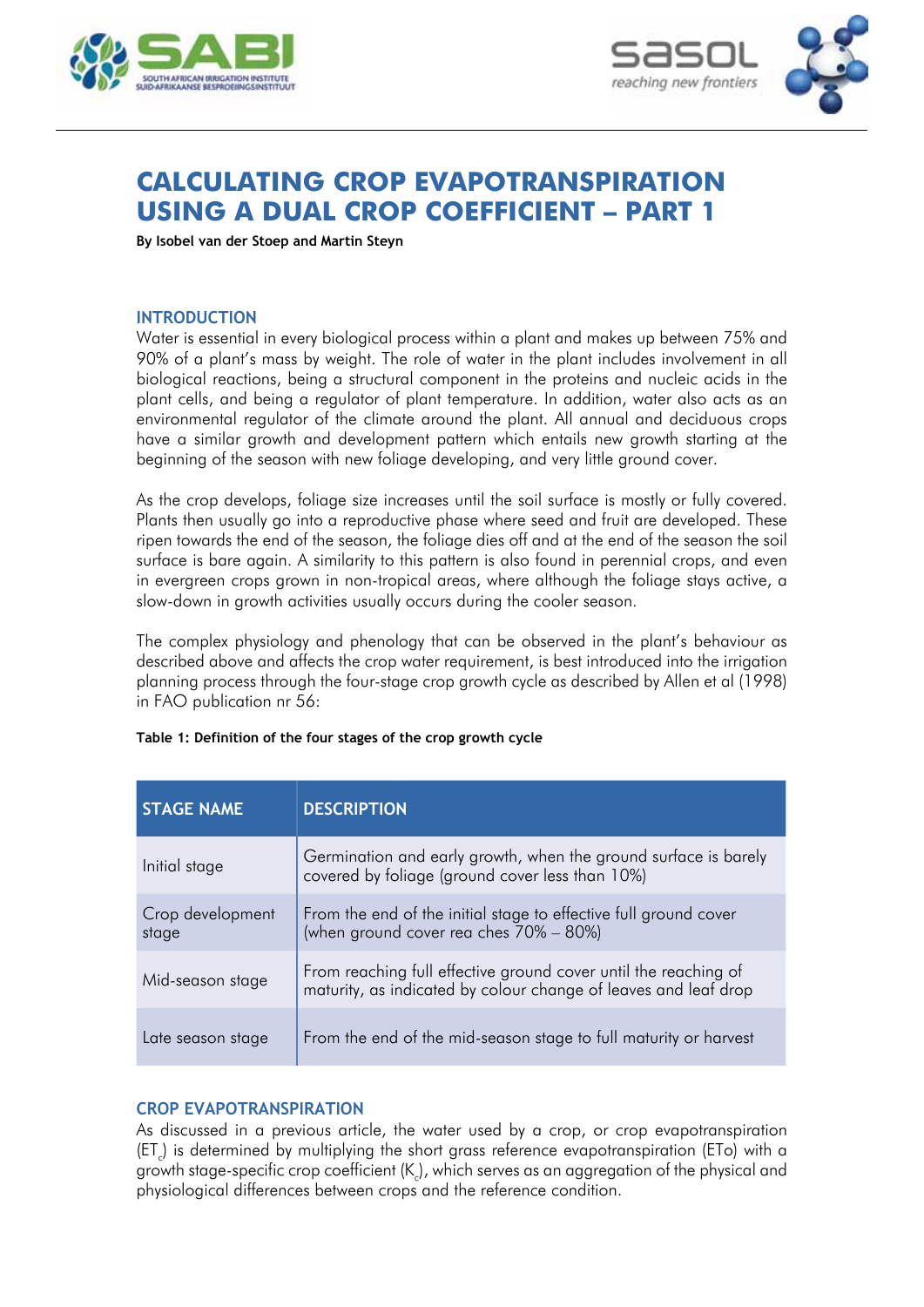



#### **Location: Roodeplaat, Pretoria; Season: summer 1996/97; Soil: clay loam:**



**Figure 1: Initial stage** *Fractional interception of radiation (canopy cover) = 0.11; Crop height = 0.3 m*



**Figure 2: Crop development stage** *Fractional interception of radiation (canopy cover) = 0.58; Crop height = 1.1 m*



**Figure 3: Mid-season stage** *Fractional interception of radiation (canopy cover) = 0.89; Crop height = 2.0 m*



**Figure 4: Late season stage** *Fractional interception of radiation (canopy cover) = 0.78; Crop height = 2.1 m*

#### The relationship can be expressed by Equation 1:

$$
ET_c = K_c \times ET_o
$$

ET $_{\circ}$  is a climatic parameter, expressing the evaporation power of the atmosphere at a specific location and time of year, not considering the crop characteristics and soil factors, but in terms of "a hypothetical crop with an assumed height 0.12 m, having a surface resistance of 70 s/m and an albedo of 0.23, closely resembling the evaporation of an extensive surface of green grass of uniform height, actively growing and adequately watered" (Allen et al, 1998).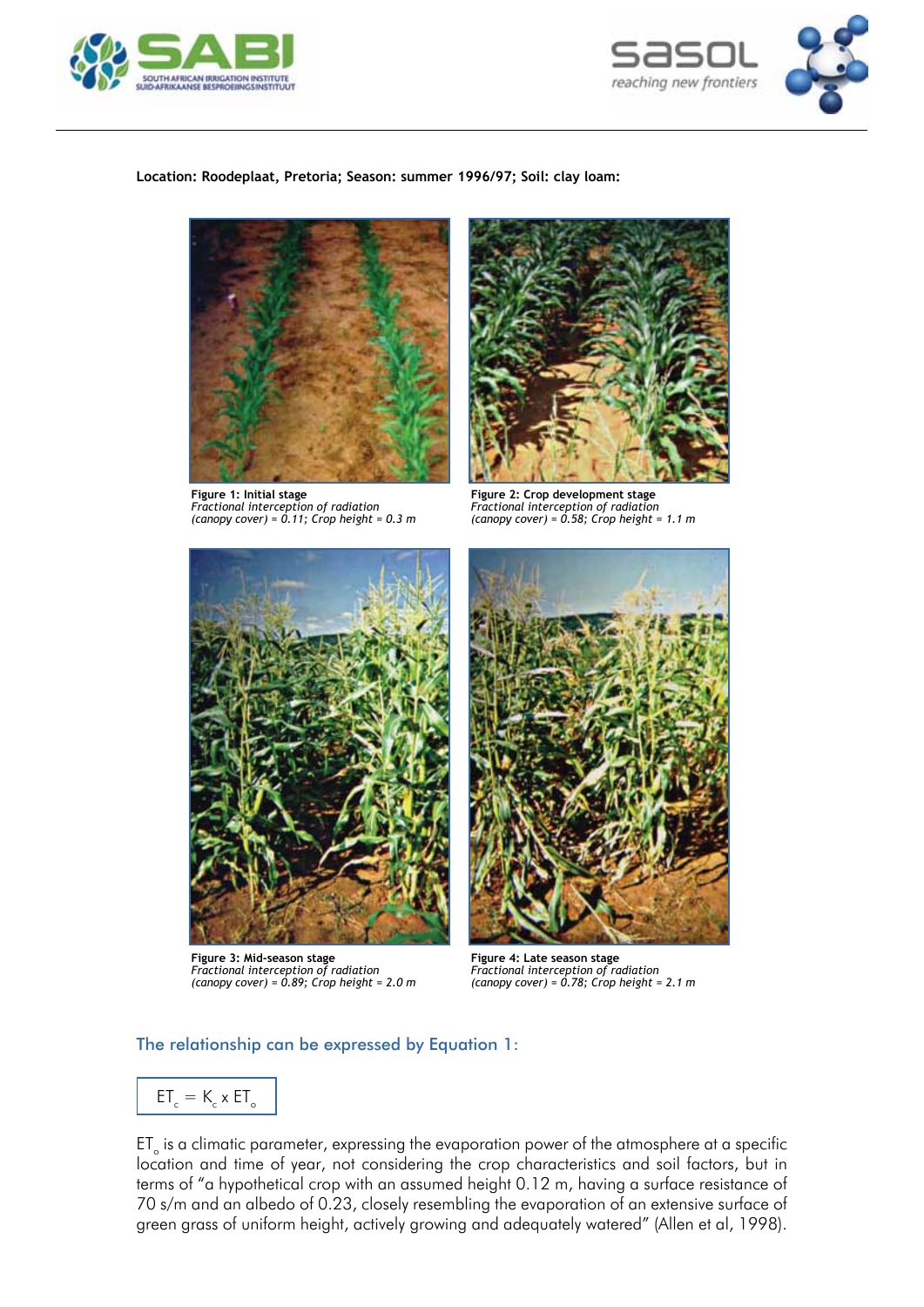



 $\mathsf{ET}_\varsigma$  is the evapotranspiration from a specific disease-free, well-fertilised crop grown in large fields, under optimum soil water conditions and achieving full production under the given climatic conditions. It consists of an evaporation component (E) and a transpiration component (T).

Kc is therefore the ratio between  $\mathsf{ET}_{\circ}$  and  $\mathsf{ET}_{\circ}$  for the specific crop calculated on a daily basis. If crops are grown under management and /or environmental conditions that differ from the ideal conditions described above (due to pest or disease, high salinity, low soil fertility, water shortages or other problems often encountered in the field), a lower degree of ground cover may result, reducing the evapotranspiration rate below ET $_{\textrm{\tiny{c}}}$ . A correction then has to be made when calculating ET $_{\textrm{\tiny{c}}}$  by using a water stress coefficient Ks and/or by adjusting K $_{\textrm{\tiny{c}}}$ , otherwise over-estimation of the ET<sub>c</sub> will take place, which can, in the case of irrigation management, lead to over-irrigation of the crop.

# The adjusted ET $_{\textrm{\tiny{c}}}$  can then be defined as in Equation 2:

$$
\mathsf{ET}_{\mathsf{c} \, \mathsf{adj}} = \mathsf{K}_{\mathsf{s}} \times \mathsf{K}_{\mathsf{c} \, \mathsf{adj}} \times \mathsf{ET}_{\mathsf{o}}
$$

# **Dual crop coefficients**

Modern ET $_{\textrm{\tiny{c}}}$  calculation methods as described in FAO 56 recognise that wetting events (such as rainfall or irrigation) has an effect on  $\mathsf{K}_c$ , a fact that has been ignored in the earlier days of irrigation science. The number of wetting events as well as the percentage of wetted soil surface area influence the ET $_{\textrm{\tiny{c}}}$  and this needs to be taken into account when determining K  $_{\textrm{\tiny{c}}}$ . This is done by splitting K<sub>c</sub> into two separate coefficients, one for crop transpiration, known as the basal crop coefficient (K<sub>cb</sub>), and one for soil evaporation (K<sub>e</sub>). The calculation of ET<sub>c</sub> now becomes:

$$
\mathsf{ET}_{\mathrm{c}} = (\mathsf{K}_{\mathrm{cb}} + \mathsf{K}_{\mathrm{e}}) \times \mathsf{ET}_{\mathrm{o}}
$$

Equation 3a

Or

$$
E_{\rm c} = (K_{\rm cb} \times E_{\rm o}) + (K_{\rm e} \times E_{\rm o})
$$

# Equation 3b

The first component of Equation 3b (K $_{\rm cb}$  x ET $_{\rm o}$ ) represents primarily the transpiration component (T) of ET $_{\textrm{\tiny{c}}}$  – a crop will transpire at the potential rate as long as water in the root zone is not a limiting factor (and therefore even when the soil surface is dry).

The second component of the equation (K  $_{\textrm{\tiny{e}}}$  x ET  $_{\textrm{\tiny{o}}}$ ) represents the evaporation component (E) of ET  $_{\!\! c}$  . Where the topsoil is wet following rain or irrigation, this component will be at a maximum. As the soil surface dries, the component will decrease until no practically measureable evaporation is taking place. The evaporation depends on few as shown in Figure 5 - the fraction of the surface area wetted by either rain or irrigation  $(f_{w})$  as well as the fraction of soil exposed to sunlight and ventilation(f $_{\rm c}$ ) - and will therefore vary for different crops (eg orchards vs field crops), different irrigation systems (eg sprinkler irrigation vs drip irrigation) and the canopy cover of that growth stage.